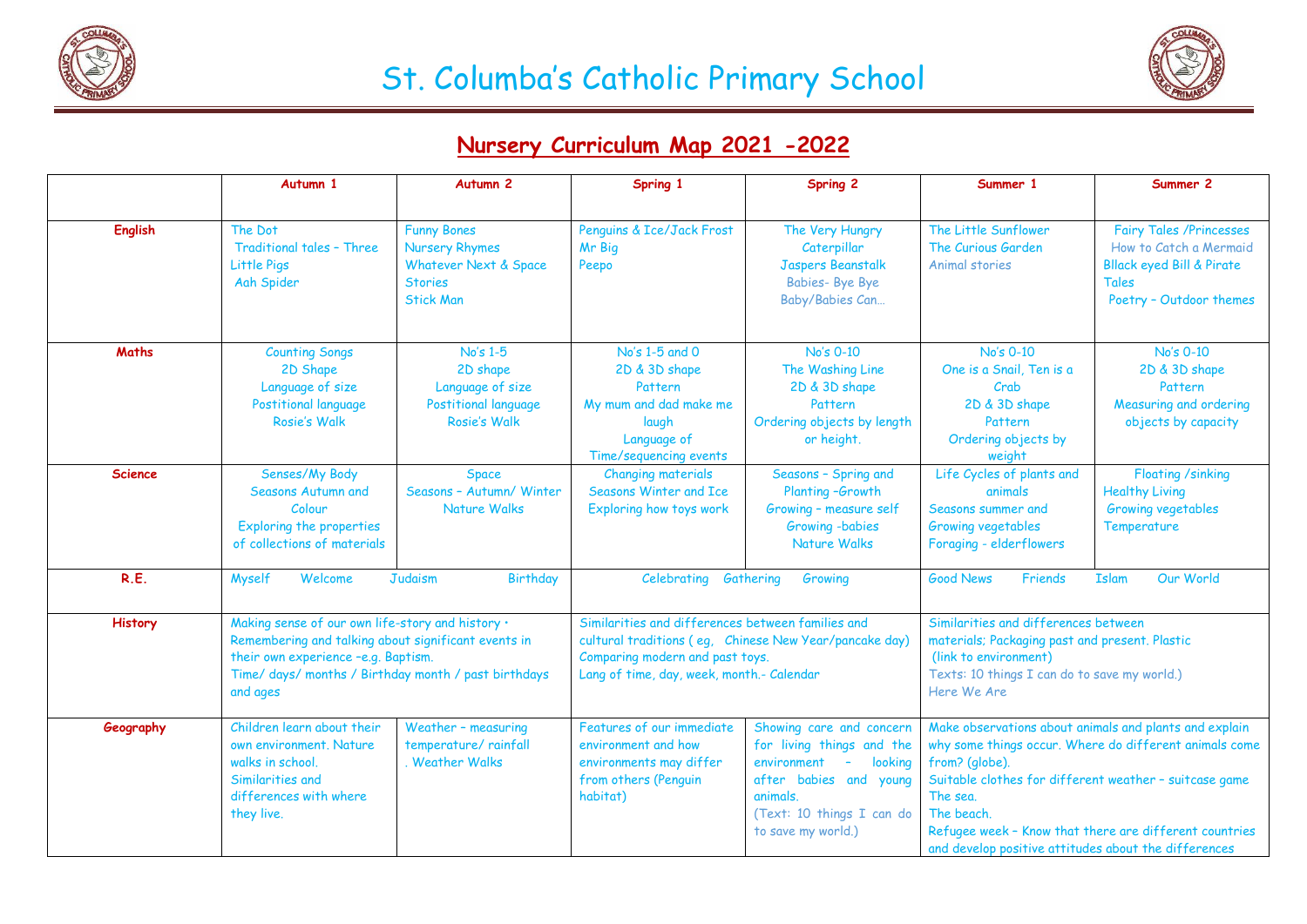

## St. Columba's Catholic Primary School



|                                      |                                                                                                                                                                                                                                                                                                                                             |                                                                                                                                 |                                                                                                                                   |                                                                                                                              | between people.                                                                                                                      |                                                                                                                                                                     |
|--------------------------------------|---------------------------------------------------------------------------------------------------------------------------------------------------------------------------------------------------------------------------------------------------------------------------------------------------------------------------------------------|---------------------------------------------------------------------------------------------------------------------------------|-----------------------------------------------------------------------------------------------------------------------------------|------------------------------------------------------------------------------------------------------------------------------|--------------------------------------------------------------------------------------------------------------------------------------|---------------------------------------------------------------------------------------------------------------------------------------------------------------------|
| Art and Design                       | Self portraits<br>Giuseppe Arcimboldo<br>Kandinsky & Mondrian<br>shape paintings/<br>collage/prints<br>Spider web art - dream<br>catchers.<br>Painting dots - exploring<br>colour mixing.<br>Painting the log autumn<br>colours (mixing primary<br>colours)<br>Sensory experience<br>Handling, manipulating and<br>enjoying using materials | Leaf prints<br>Firework art -<br>representing noise through<br>art.<br><b>Painting the Nativity</b><br>Van Gogh starry night    | <b>Painting theatrical</b><br>backdrops.<br><b>Creating Penguin</b><br>habitats.<br>Observational drawing<br>of old toys.         | Use a range of tools to<br>make marks on paper<br>Junk modelling - recycled<br>art                                           | Printing/ pattern making<br>inspired by patterns in<br>nature.<br>Modelling animals with<br>clay.<br>Seurat - pointillism            | Natural art<br>(Goldsworthy/Long)<br><b>Composition in</b><br>driftwood frames<br>Klimt - magical patterns                                                          |
| <b>Design Technology</b>             | Constructing houses with<br>various materials.<br>Children experiment with<br>block play<br>Bottle babies<br>Healthy cooking - veg soup                                                                                                                                                                                                     | Creating mini-beast hotel<br>Creating cards<br>Designing / evaluating toys<br>(Santa's workshop)<br>Creating go carts           | Cooking - pancakes<br>Chinese food<br>Making instruments                                                                          | Easter baskets/cards<br>Cooking - Easter themed<br>snack<br>Design a bottle<br>greenhouse for seedlings                      | Constructing habitats for<br>different animals<br><b>Elderflower Cordial</b><br>Creating miniature gardens                           | Creating fun and healthy<br>snacks<br>Junk modelling - Pirate<br>ships<br>Den building (living under<br>canvas)                                                     |
| Computing                            | <b>Exploring computing</b><br>equipment - reading<br>electronic book.<br>Photography for our<br>nursery book                                                                                                                                                                                                                                | To be kind to our<br>friends when using the<br>computer (eSafety)<br>Phonics games                                              | Using the CD player<br>Phonics games<br>Programming toys<br>Touch screen technology -<br>using IPad to record<br>seasonal changes | <b>Bee Bots</b><br>Using apps to mark make.<br>Phonics games<br>Touch screen technology -<br>using the internet to<br>search | Animal/pet pictures<br>Touch screen technology -<br>Using the internet to<br>search - Animals and their<br>habitats<br>Phonics games | <b>Exploring computing</b><br>equipment - using a variety<br>of toys.<br>Using the internet to<br>search (people living in<br>tents/refugee camps)<br>Phonics games |
| P.E.<br><b>Fundamental Movements</b> | Basic ball skills<br>Sending a ball<br>Rolling & bouncing a ball<br>Aiming for a target<br>Cosmic Yoga/tumbletots                                                                                                                                                                                                                           | Basic body management<br><b>Balancing on different</b><br>body parts<br><b>Balancing on apparatus</b><br>Cosmic Yoga/tumbletots | Traveling<br>Running in to space<br>Travelling in different<br>ways (hand & feet)<br>Cosmic Yoga/tumbletots                       | Dance<br>Moving to music<br>Copying actions<br><b>Creative movement</b><br>Cosmic Yoga/tumbletots                            | gymnastics<br><b>Balance</b><br>Coordination<br>Jumping in different ways<br>Cosmic Yoga/tumbletots                                  | Using basic equipment<br>Sending and receiving a<br>bean bag<br>Hula hoops<br>Controlling a ball with a<br><b>bat</b><br>Cosmic Yoga/tumbletots                     |